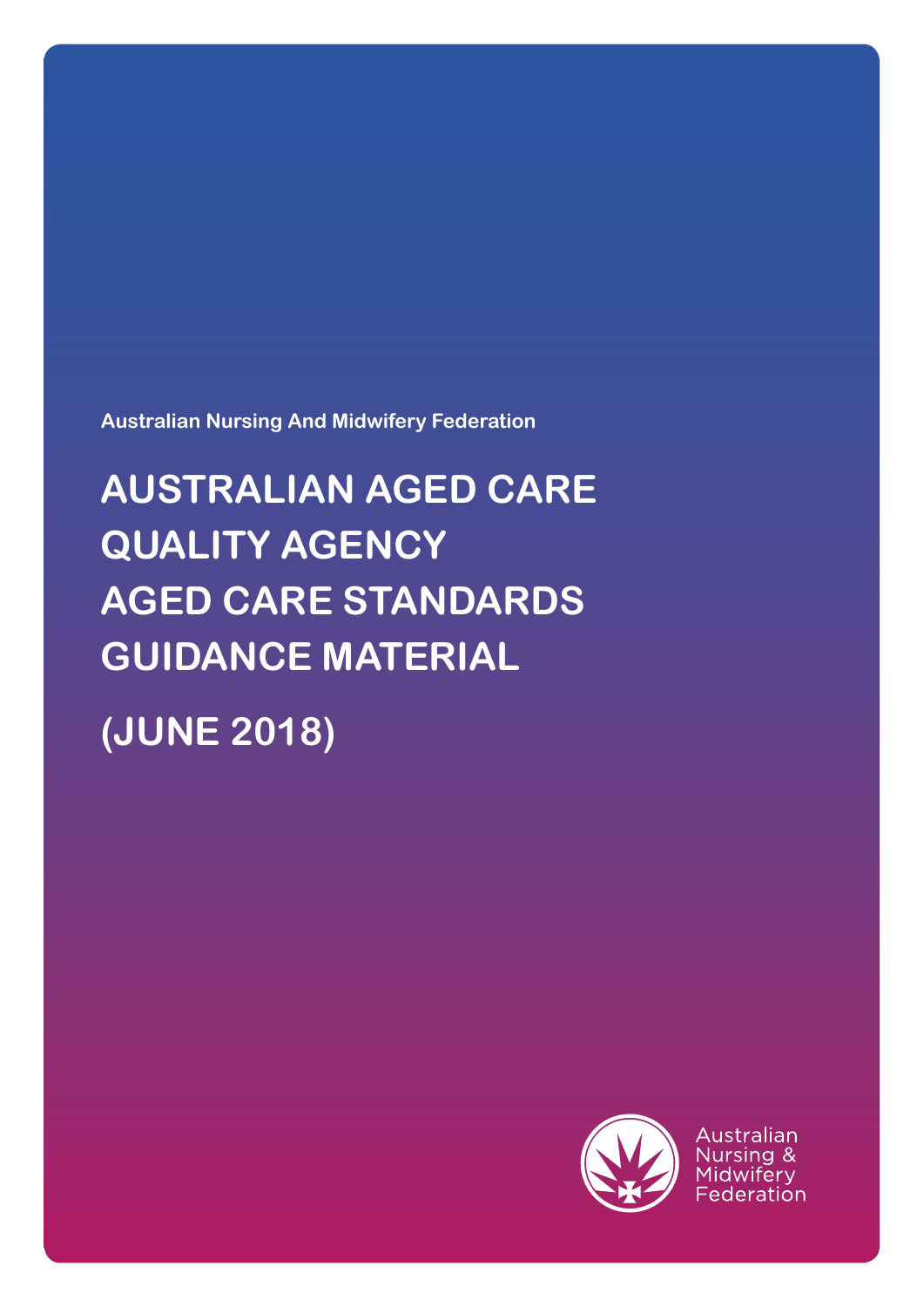

> **Annie Butler A/Federal Secretary**

**Lori-anne Sharp Federal Vice President**

**Australian Nursing and Midwifery Federation Level 1, 365 Queen Street, Melbourne VIC 3000 T: 03 9602 8500 F: 03 9602 8567 E: anmffederal@anmf.org.au W: www.anmf.org.au**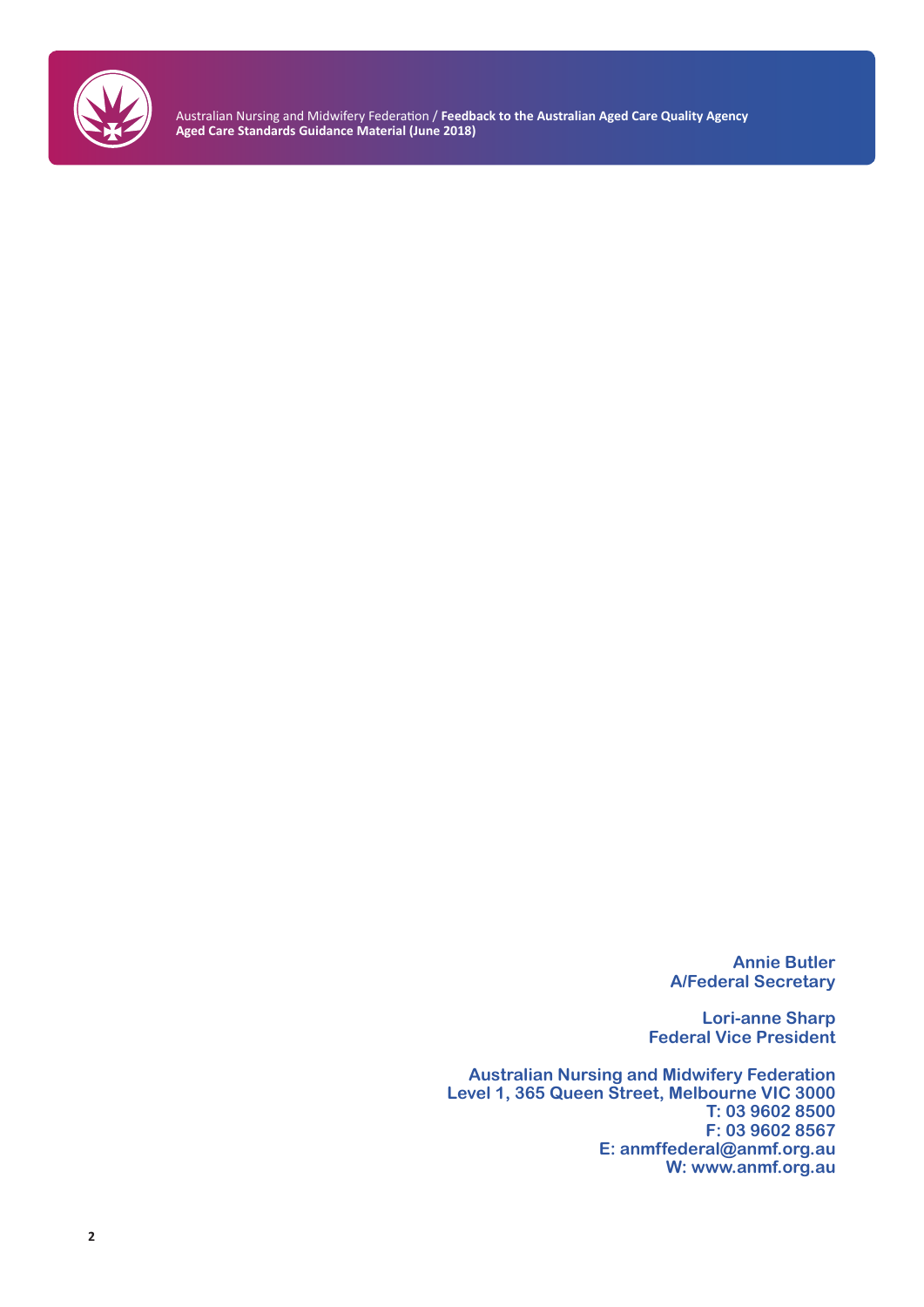

## **INTRODUCTION**

The ANMF is Australia's largest national union and professional nursing and midwifery organisation. In collaboration with the ANMF's eight state and territory branches, we represent the professional, industrial and political interests of more than 268,500 nurses, midwives and carers across the country.

Our members work in the public and private health, aged care and disability sectors across a wide variety of urban, rural and remote locations. We work with them to improve their ability to deliver safe and best practice care in each and every one of these settings, fulfil their professional goals and achieve a healthy work/life balance.

Our strong and growing membership and integrated role as both a professional and industrial organisation provide us with a complete understanding of all aspects of the nursing and midwifery professions and see us uniquely placed to defend and advance our professions.

Through our work with members we aim to strengthen the contribution of nursing and midwifery to improving Australia's health and aged care systems, and the health of our national and global communities.

Many of our members are involved in the provision of health care for older persons who move across sectors, depending on their health needs. As such, these members are also affected by changes in the aged care sector.

We therefore welcome the opportunity to provide feedback to the Aged Care Standards Guidance Material.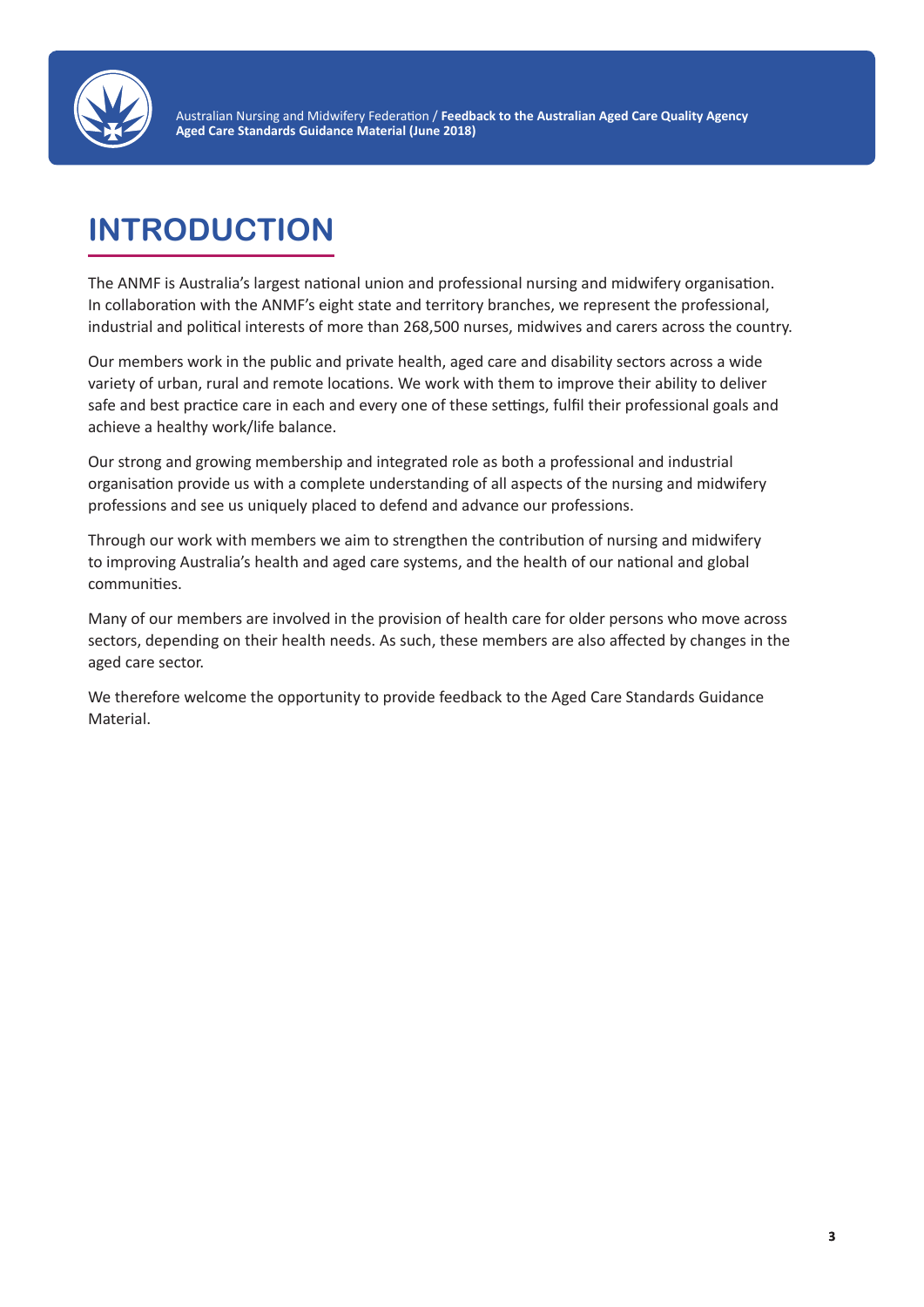

### **GENERAL COMMENTS**

This consultation is one of a number of inquiries and consultations into aged care.123 All have examined the factors that define quality in residential aged care facilities and those which contribute to failures. Many concluded that the contributing factors included systemic failures at provider level and failures attributed to poor regulation of the sector.

In addition there has been ongoing media interest in exposing an emerging epidemic of neglect in aged care. This is further substantiated by concerns raised by our members that unsafe staffing levels mean they are unable to provide effective, evidence based care and a safe place for people to live.<sup>4</sup> It is a fundamental right of older Australians to live in a safe environment. Sadly, this has not been the case and is a shameful reflection of the value we place on both our older citizens and those who care for them.

The correlation between safe staffing and good quality care has been a common thread identified in previous consultations. The provision of safe staffing ratios and skills mix in aged care are intrinsically linked to safety and protection against neglect. Attempts to enhance quality standards will be futile unless legislative reforms also mandate measurable ratios and skills mix in residential aged care facilities.

For these reasons it is essential that any guidance intended to assess quality in residential aged care is fit for purpose and able to protect people from abusive practices, whether as a direct result of institutional practices, or as a consequence of the way an organisation is operated and managed.

We are concerned that whilst extensive in their current form, these draft guidelines that are not mandatory, have weakened what is already an inadequate assessment legislative framework. There is little prescriptive direction as to what quality outcomes look like and what assessors should observe. Terminology is vague and unhelpful and there is heavy reliance on provider reported self-assessment.

There are significant omissions in the assessment of staffing adequacy, medications management and maintaining a safe environment. Our concerns are heightened by the fact that these are already amongst the highest areas of non-compliance. This appears to be 'business as usual' for our members who remain as vulnerable within the system as those they care for.

It is essential the experience of recipients of care (the consumer), and their families/informal carers, is combined with evidence that underpins how, and what, minimum care should be delivered in aged care. Equipped with this, informed recipients of care, and their families/informal carers, can make choices on their experience and care within the service they choose.

All standards for nursing care, whether provided in the residential or community aged care settings, must always meet the accepted professional standards set by the regulatory authority (Nursing and Midwifery Board of Australia) for nursing practice. As these regulated standards for nurses are not negotiable, the Aged Care Standards must support nurses in complying with their professional and legal requirements.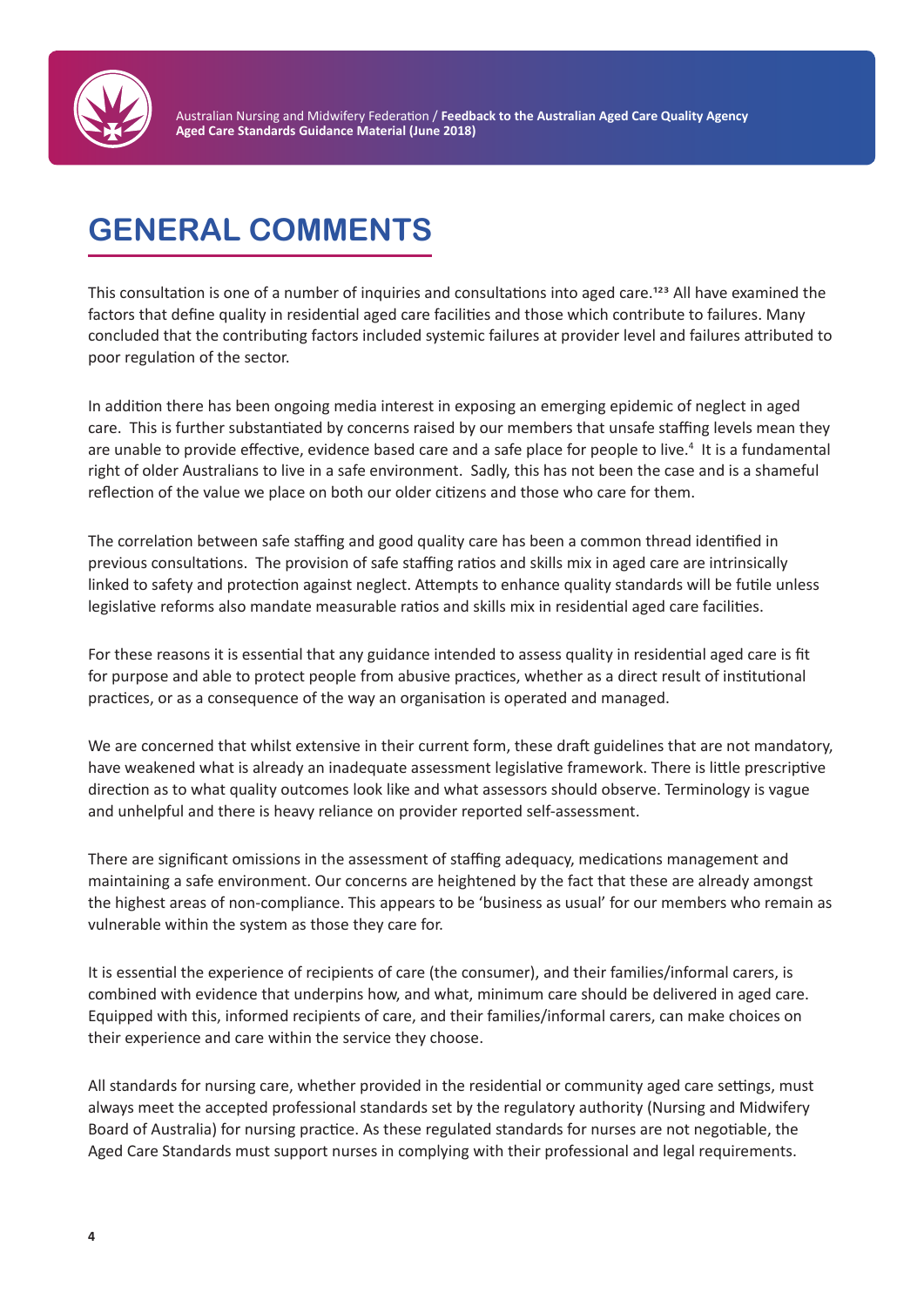

Considering these complexities, the ANMF maintains the Aged Care guidance material must provide clear and concise information about specific requirements for compliance, be evidence based, and ensure the standards are not open to interpretation by the aged care provider.

# **SPECIFIC COMMENTS**

The commentary to follow provides specific reference to the standards outlined in the consultation document. These comments are not exhaustive due to the timeline for this consultation, however the ANMF would be pleased to work with the Australian Aged Care Quality Agency at any point to provide further feedback on the guidance material and its implementation.

There are several grammatical errors within the consultation document, the ANMF will not provide any commentary on these as we anticipate this will be rectified with the next draft.

## **DEFINITIONS**

The term 'culturally competent' is used on p.36 and should be defined.

## **STANDARD 1: CONSUMER DIGNITY AND CHOICE**

The ANMF supports the importance of this standard and identifies an essential sentence within the content of this standard, namely: *The workforce needs support to enable them to involve, listen to and respect the views of the person, and seek to support the person to live the way they choose and enhance quality of life (p.9)*. If the workforce does not have the resources to empower the person to make choices on their care regarding when and where it suits them, then their quality of life can be compromised. The statement needs to be repeated throughout Standard 1.

*The workforce can provide specific and meaningful examples of how the organisation has supported consumers to exercise choice and control even where that choice posed risks to them (p.20)*. Whilst we acknowledge the intent behind this statement, we argue that this could place unreasonable demands on the workforce, since our members tell us they are often unable to uphold the choices of residents for reasons beyond their control. Good care takes time and resources. Care is often compromised due to unsafe staffing ratios and skills mix - a factor which is outside the individual control of workers in most circumstances. We believe this example needs to be supported by an additional test of evidence, that the staffing model in operation enables the workforce to support residents to effectively maintain choice and control. Further, the emphasis on the example being that the person's choice posed risk to them is incorrect and should be changed. Rather, the emphasis should be on the importance of the organisation empowering residents to make choices in their care. If there is risk to the resident through that choice then this is part of the decision making process.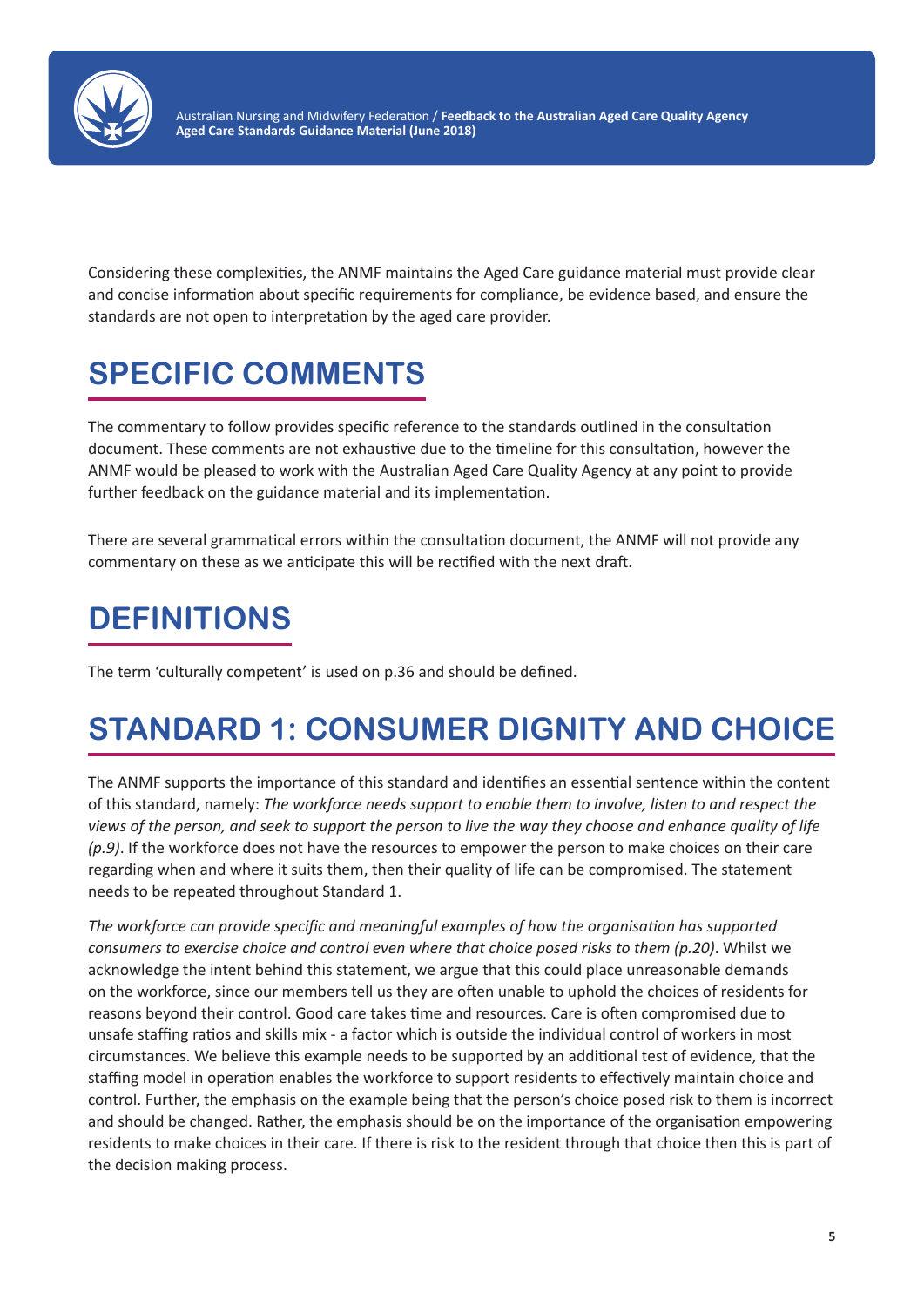

### **STANDARD 2: ONGOING ASSESSMENT AND PLANNING WITH CONSUMERS**

The ANMF maintains this standard must clearly articulate who should be conducting the assessment, planning and evaluation. The Australian Commission on Safety and Quality in Health Care national standards use the term 'clinician' and define this term in their glossary.<sup>5</sup> The ANMF recommends a similar approach be taken in this guidance material. The definition must include a 'Nurse Practitioner, Registered Nurse or Medical Practitioner.' It is critical these regulated health practitioners are identified throughout the guidance material as the only practitioners in the aged care sector to provide comprehensive assessment, planning and evaluation. This position is supported by the evidence that details how registered nurses positively affect health outcomes.<sup>678</sup>

*Requirement 2.2:* an assessment and plan of care is ineffective if these are not used to determine the required ratios of staff to residents, and if they are not used to determine the skills required from within the workforce to meet care needs. Good examples of this are in the assessment and planning of a behaviour management program. This will often require additional numbers of staff to provide supervision and diversional therapy. These are fundamental elements of assessment and care planning that appear to be overlooked in the evidence required to assess compliance against these draft standards. An additional example of evidence should include confirmation of how the assessment and subsequent plan of care is used to inform the model of care. For example, in the mapping of acuity and needs to the scheduling of appropriate qualification and numbers of staff to meet those needs.

*Requirement 2.3:* under point four: the term 'competencies' should be replaced with 'qualifications', to read as:

*Monitor that staff undertaking assessment and planning:*

*- have the capacity and qualifications to assess clinical, allied health and personal care needs, including palliative care needs.* 

*Requirement 2.7*: under 'Consumer experience,' it states: E*vidence of a range of methodologies being used to seek and understand the consumer experience against this standard.* This sentence does not provide any context for auditors to assess compliance and is open to individual interpretation. If striving for a meaningful and purposeful audit of compliance it is recommended that use of vague terminology as a test of compliance is removed throughout the draft standards.

*Requirement 2.7:* Although it is important to ascertain that the workforce understand their role in the review of care, examples of evidence should also include a check that the staffing model is adaptable to the fluctuating needs of residents, following care reviews. A test of this would be to observe scheduling of staff on staffing rosters, clinical care outcomes and consumer feedback.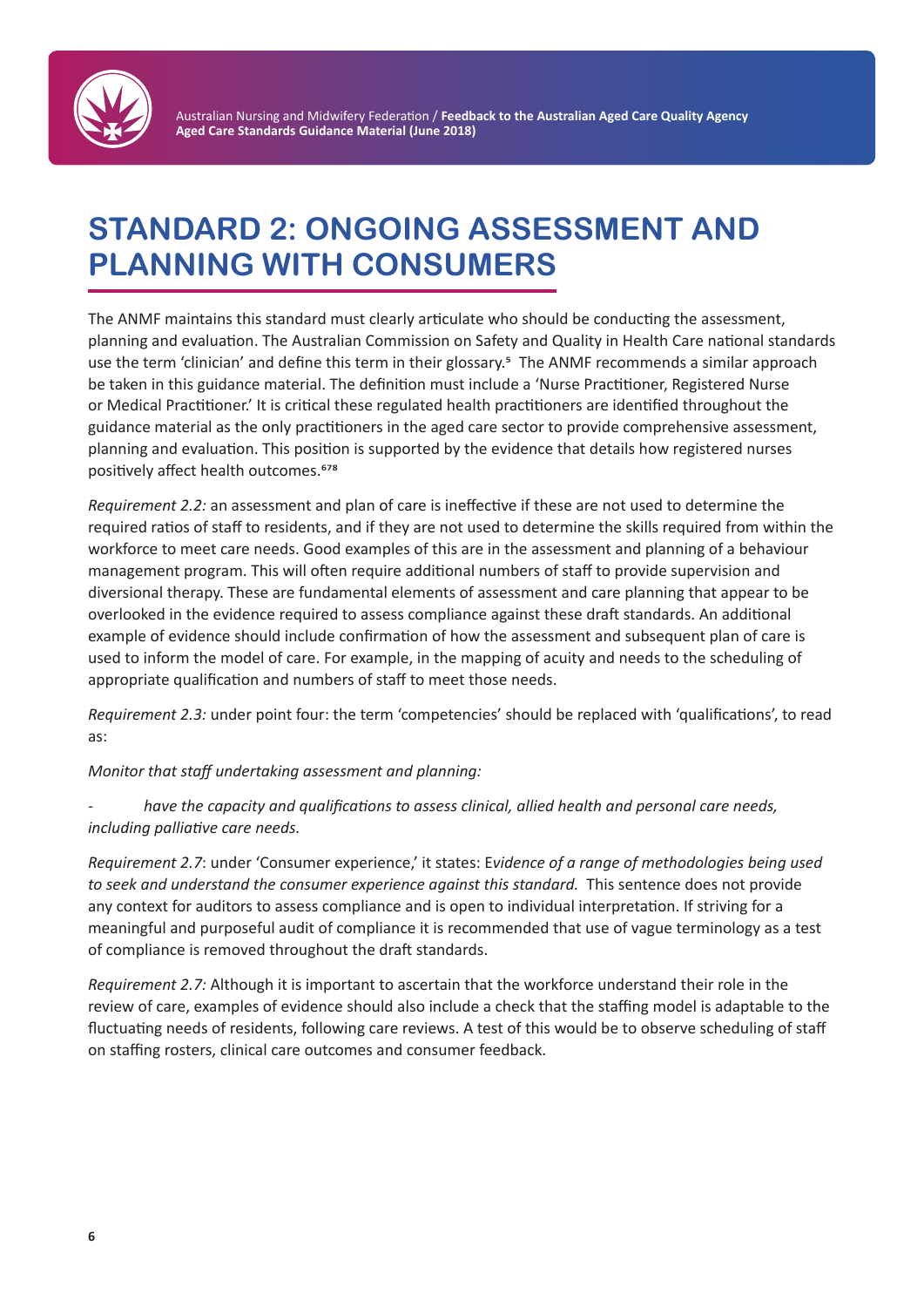

### **STANDARD 3: PERSONAL CARE AND CLINICAL CARE**

The artificial separation of personal care and clinical care is not supported by the ANMF. It is not possible to separate care into two areas. Personal/clinical care for each person must be well planned, holistic in its approach and evaluated for its effectiveness in order to provide quality and person-centred care. Using the content provided, personal/clinical care requires the informed recipient to direct their care to ensure it is delivered by the right clinician. The statement regarding clinical care has the addition of best practice. It is incorrect to presume evidence is not used in delivering personal care. Best practice needs to be used for all areas of care.

Page 45: the list of key resources and relevant legislation is not comprehensive and focuses on dementia care and palliative care only. Although two of the major reasons for admission to residential care, there are many other medical conditions experienced by recipients of aged care.

Page 46: *in the case of [the category of] 'clinical care, is best practice' it is recognised that there is not always strong evidence for all aspects of care.* The Carnell and Paterson report: *Review of the National Aged Care Quality Regulation Process* clearly articulates the need for evidence; this guideline is insufficient. While levels and sources of evidence may vary from a systematic review, to randomised control trials to expert opinion, evidence is available to direct all care being provided.

Page 47: the list provided of high impact or high prevalence risks omits a number of important risks that members explain are becoming of increasing concern. These relate to the significant increase in residents with mental health issues and residents who require bariatric care. The poor management of these issues has a serious impact on the health and safety of residents and care workers. *It is recommended that mental health and bariatric care are added to the list of prevalent risks under requirement 3A*.

Also, under the dot point 'restrictive practices', the principles referred to in this sentence need to be identified.

B. Overall supporting strategies, reflective questions and evidence

Page 49: *'Supporting strategies'.* The list states: *Enable access to relevant allied health and medical services so the consumer is supported to maintain optimum health and wellbeing.* It is fundamental to health and wellbeing, particularly given the list of key risks on p.47, that nursing staff are also accessible to residents. It is vital that nursing and other direct care staff are provided in sufficient numbers to ensure they are able to deliver the services required. It is recommended that the wording is changed to read: Enable access to relevant numbers of nursing, allied health and medical services so the person is supported to maintain optimum health and wellbeing.

Page 49: '*Examples of evidence'*. This does not include assessment of how the care needs of consumers is matched to the provision of staffing. A further example of evidence should be added to standard 3B, as follows: Evidence that there is a system in place to ensure the personal and clinical care needs of consumers informs the required number and skills mix of staff to ensure safe, effective care.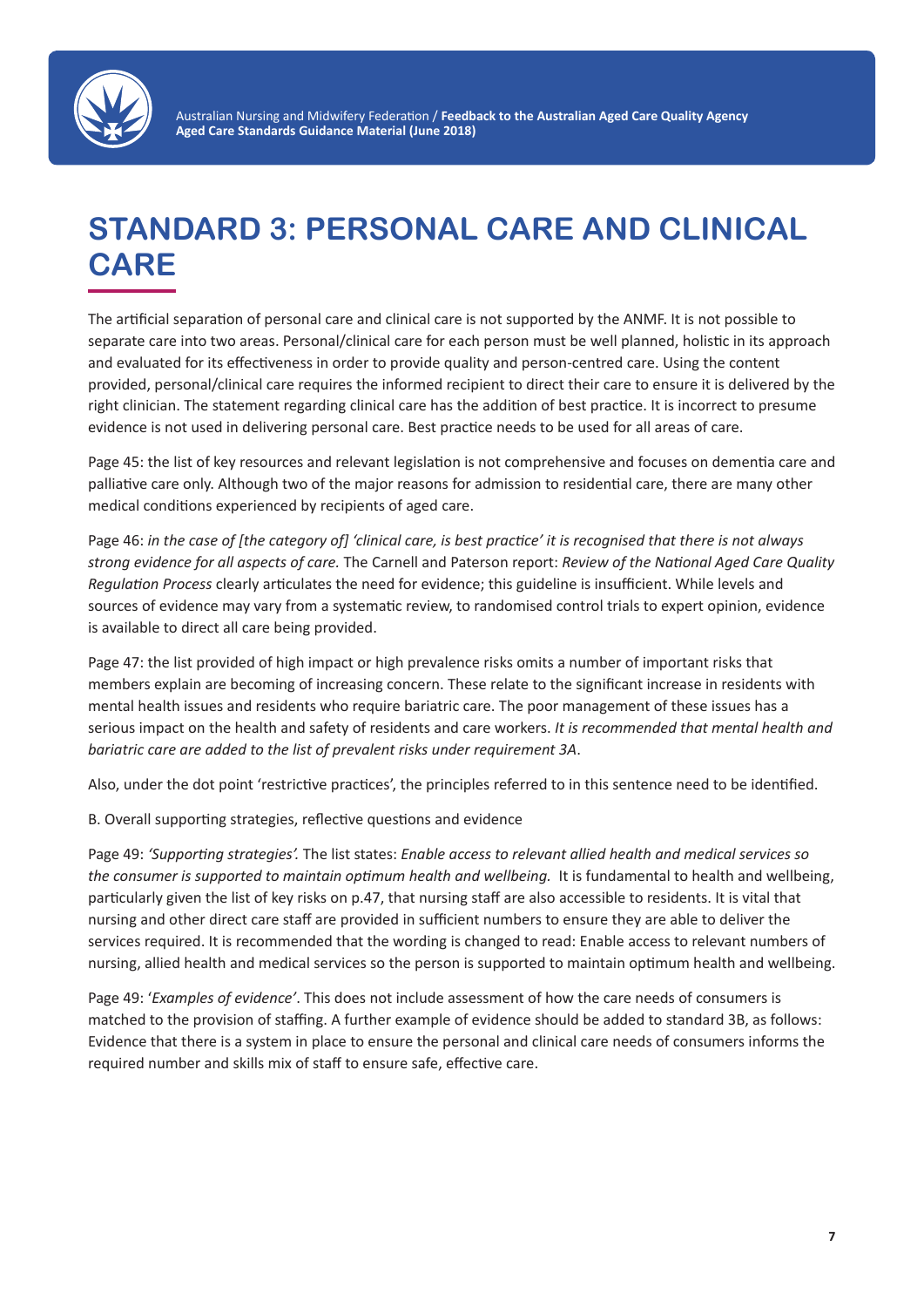

#### *D. Minimising the risk of falls and harm from falls.*

Falls amongst the elderly occur for many reasons. However, good practice guidelines suggest that identification of risk factors and provision of education to staff alone are ineffective in falls prevention and must be accompanied by a strategy to ensure adequate supervision of residents.9 Given the volume of research to support that increased staff supervision is instrumental in reducing falls, particularly in those with dementia, it is fundamental that a test of sufficiency is applied to staffing in this standard.

#### *F. Minimising choking risks*

Under 'reflective questions' it is important not only to ensure organisations provide training but also that they keep records as to who attended.

#### *G. Medication safety and minimising medication misadventure*

An additional point needs to be added in the first paragraph before commencing on '*supporting strategies'*. This point should state that *organisations are expected to have in place an organisation wide system to support and promote*:

- Appropriately qualified and experienced staff providing medicines administration

Under *'supporting strategies'* it states: *Develop and implement a system for: defining and verifying the scope of clinical practice for administering medicines*. Medication mismanagement is the reason for the most number of complaints received by the Aged Care Complaints Commission, it is also the highest area of noncompliance reported by the Australian Aged Care Quality Agency, and a significant concern for our members working in aged care. One of the major contributory factors would appear to be a lack of clarification about roles and responsibilities in regard to the safe management of medicines in residential facilities which is, in part, due to the ability of aged care providers to self-determine the level of skill and qualification required.

The ANMF contends that the scope of clinical practice for administering medicines can only be determined through developing commonwealth and state legislation that is clear and provides sufficient direction to ensure the safe management of medicines. In addition, we believe it is the role of the Nursing and Midwifery Board of Australia to determine the scope of clinical practice for registered nurses and enrolled nurses. We argue that aged care providers, many of whom do not have a medical/nursing or clinical background, are not the sole determinate to define scope of clinical practice. This statement therefore needs to be revised.

In addition, registered nurses working in residential facilities are often caring for upwards of 100 residents and supervising unlicensed care workers. In some residential facilities this is without the clinical support of a Director of Nursing. This not only leaves those workers vulnerable, but also the people to whom they administer medicines. An additional test of how planning of staffing and skills mix allows for safe medication practices, should be included.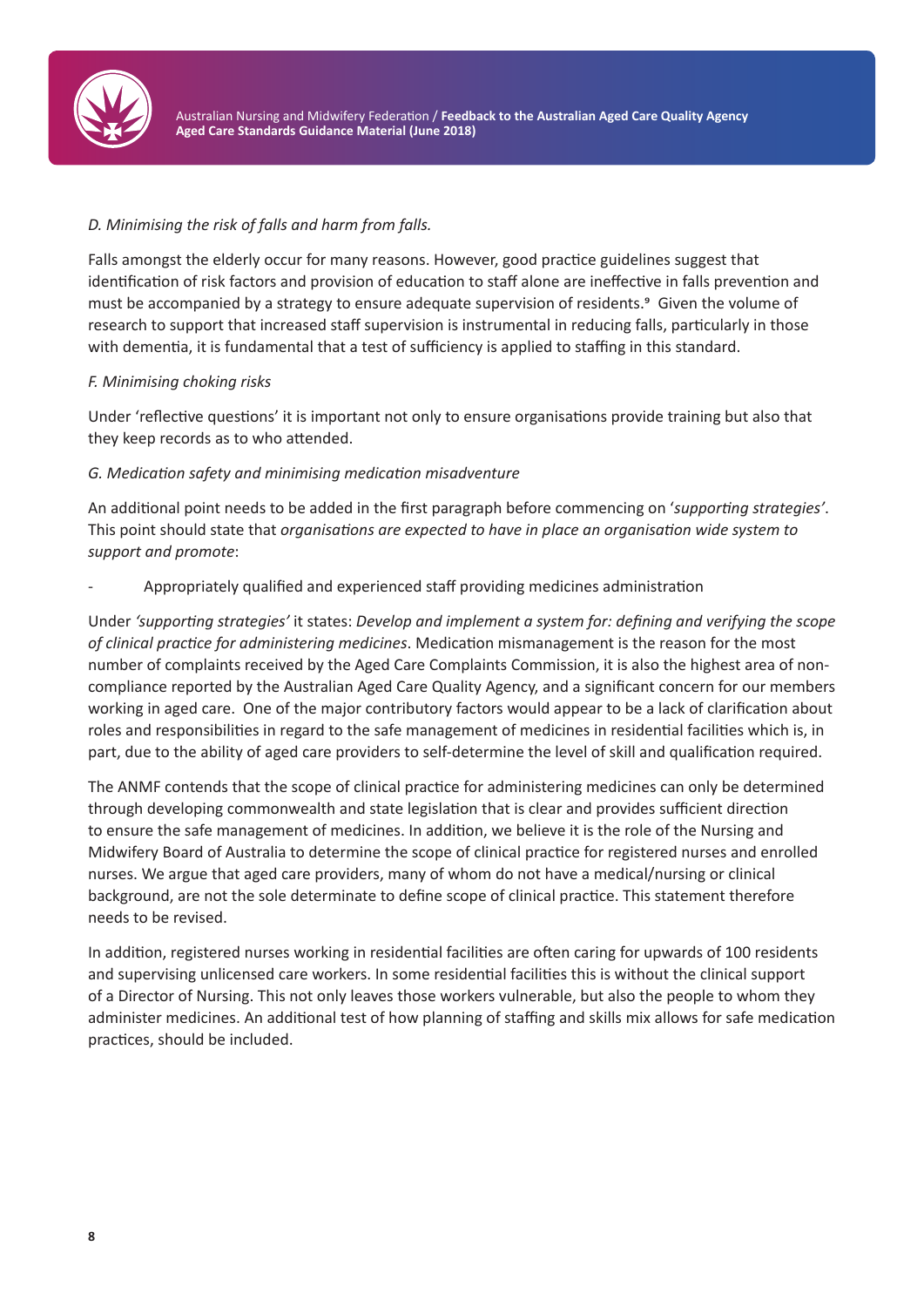

#### *H. Supporting consumers to live without pain*

The ANMF welcomes this guidance material to the standard as the issue of pain management in residential facilities is a major concern for our members working in both residential and community aged care settings. One of the main mitigating factors for failure to ensure adequate pain relief is the lack of available appropriately qualified staff to administer pain relief. Often the presence of a registered nurse is required to legally administer pain relieving medicines. This fact was further evidenced in the Review of the National Aged Care Quality Regulation Process report.<sup>10</sup>

Pain is not a condition restricted to office hours. It can occur at any time during the day or night on any given day. Therefore, the current trend toward reducing the availability of registered nurses outside office hours in residential facilities is counter-productive to achieving this draft standard. For this reason, a fundamental test of this would be to assess how staffing models ensure the right staff are present to assess, administer and monitor the effectiveness of pain relief and it is recommended this is added to the reflective strategies against 3H.

#### *I. Skin care – Preventing and managing pressure injuries and wounds.*

Having sufficient number and skills mix of workers to prevent pressure injuries and manage wounds is fundamental to achieving this draft standard.11 The supporting strategies listed under 3I should therefore include examination of how workforce planning allows for safe implementation of preventative strategies to reduce the risk of pressure injuries and wounds occurring.

#### *J. Minimising restrictive practice*

The ANMF supports the intent of this standard and the importance of minimising restrictive practices, however, there is a balance to be achieved to ensure staff are also working within a safe environment. The ANMF have some concerns about the way this section is drafted. Specifically, Work Health and Safety (WHS) laws in state and territories need to be met. The employer has a duty to ensure, so far as is practicable, the health and safety of workers. This involves identifying risk, assessing risk and putting in place measures to eliminate risk as far as reasonably practicable (or to minimise risk). Under security of tenure provisions it is extremely difficult to remove a violent resident from a residential facility, leaving staff and other residents at ongoing risk of serious injury arising from assault.

Sometimes, even with the best behaviour management plans and medicines reviews, restrictive practices are the only available option. There needs to be specific guidance to assist clinicians and approved providers to implement short term strategies to manage such periods of crisis which aligns with the National Safety and Quality Health Service standards for use of restraint. While this section does not prevent the use of such practices, the current wording curtails its use, and is likely to result in an increase in incidents arising from aggressive behaviours. It is recommended that standard 3J includes the presence of a risk assessment which is regularly reviewed, and which clearly identifies the number and skills mix of workers required to minimise the risk of restrictive practices.

#### *K. Preventing, identifying and managing delirium*

The term 'patient' is used in this section and should be replaced with consumer for consistency throughout the document.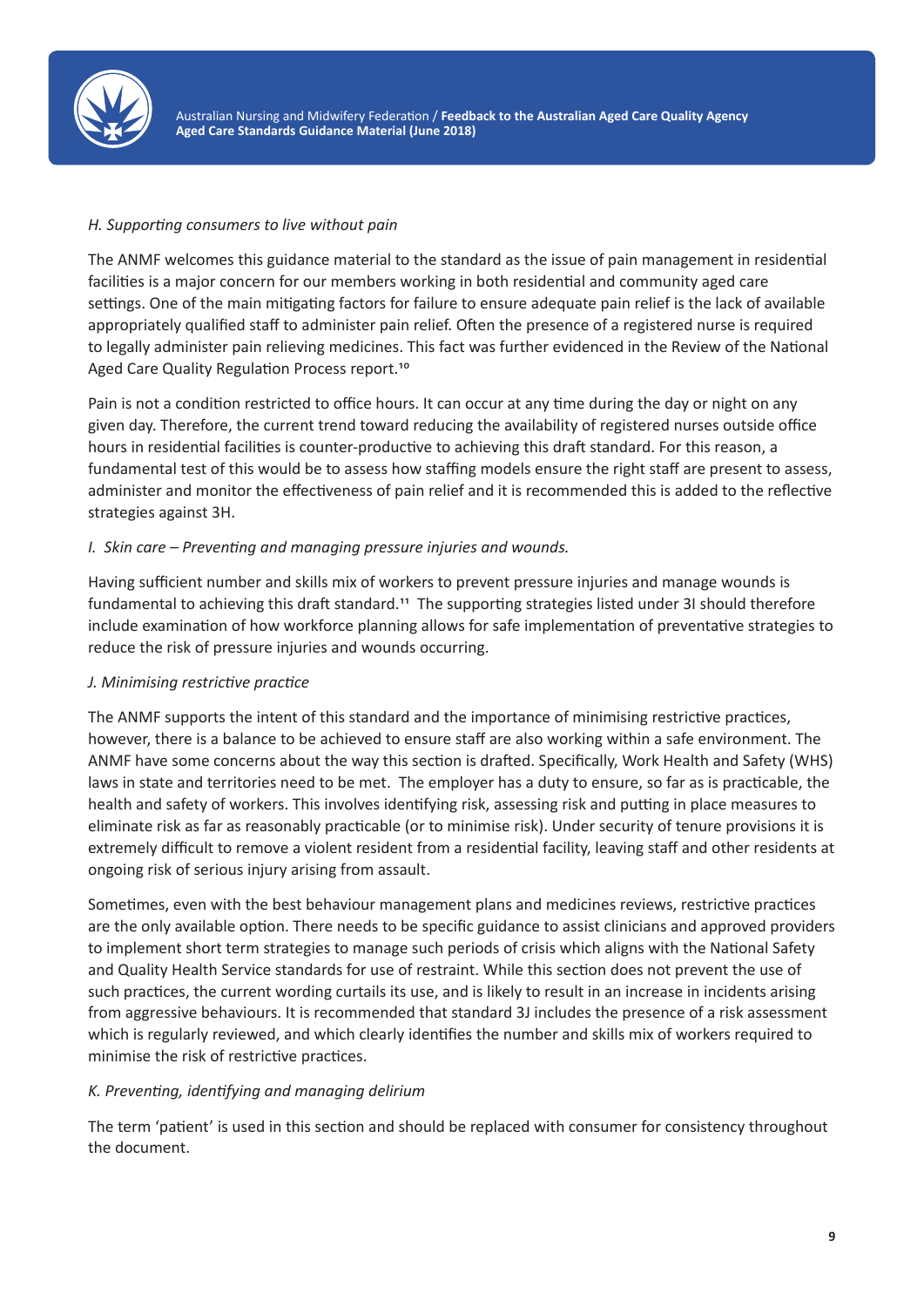

*Requirement 3.4: 'examples of evidence'* should also include how workforce planning ensures a palliative approach to care can be implemented. It is essential the right number and skills mix of workers are available at times as required for meeting residents' needs. The ANMF has examples from our members where registered nurses are being removed from night shift rosters leaving no qualified staff on duty to deliver effective pain relief for people at the end of their life. In some instances this has led to the paramedics service being called to deliver break though pain relief. This can and often does result in lengthy delays for pain relief, resulting in unnecessary suffering and compromised care. The ANMF believes a palliative approach cannot be effectively implemented without consideration of workforce planning, enabling the right numbers of nursing and carer staff with the qualifications required for pain assessment and relief management.

Page 67: under 'workforce and others experience' the importance of symptom management needs to be included in this section.

*Requirement 3.5*: we would agree that a supporting strategy should be in place to determine the level of training the workforce receives to be able to respond to unexpected changes in the person receiving care. However, the ANMF considers this would largely be ineffective in the absence of a staffing and skill mix methodology consistent with the assessed care needs of each individual care recipient (nurses and carers) to be rostered on duty to respond to such circumstances. We recommend an additional point be added under supporting strategies for 3.5 that the staffing model allows for timely recognition and response to unexpected changes in the persons condition.

*Requirement 3.6:* a reference is required in the section of 'monitoring, reporting and performance improvement' to outline the importance of digital health and the need for aged care providers to have effective electronic health records that are accessible. Reference to how the organisation manages its privacy and security of data is also important and needs to be included.

Requirement 3.7: the ability of the aged care provider to avoid unnecessary hospitalisation for residents is an obvious omission from this guidance material. It is an essential measure of quality of resident care. There is evidence that transfer of the person out of a residential facility can have a detrimental effect on their general wellbeing, and may also impact on their end of life choices. There is strong evidence that the presence of registered nurses within the skills mix of a residential facility can be an effective hospital avoidance strategy.12 We recommend that an additional example of evidence is added under 3.7 to examine the hospital avoidance measures that are implemented, to include having registered nurses in the staffing and skills mix profile of each nursing home.

### **STANDARD 4: SERVICES AND SUPPORTS FOR DAILY LIVING**

Requirement 4.1: access to technology to assist residents connecting with their community and family (should they be capable of doing so) needs to be included under 'supporting strategies'.

Requirement 4.3: digital health is not covered within the standards and it is a vital part of the future in the aged care sector. This needs to be expanded to incorporate the importance of providers moving towards the use of digital health and, at a minimum, having electronic health records.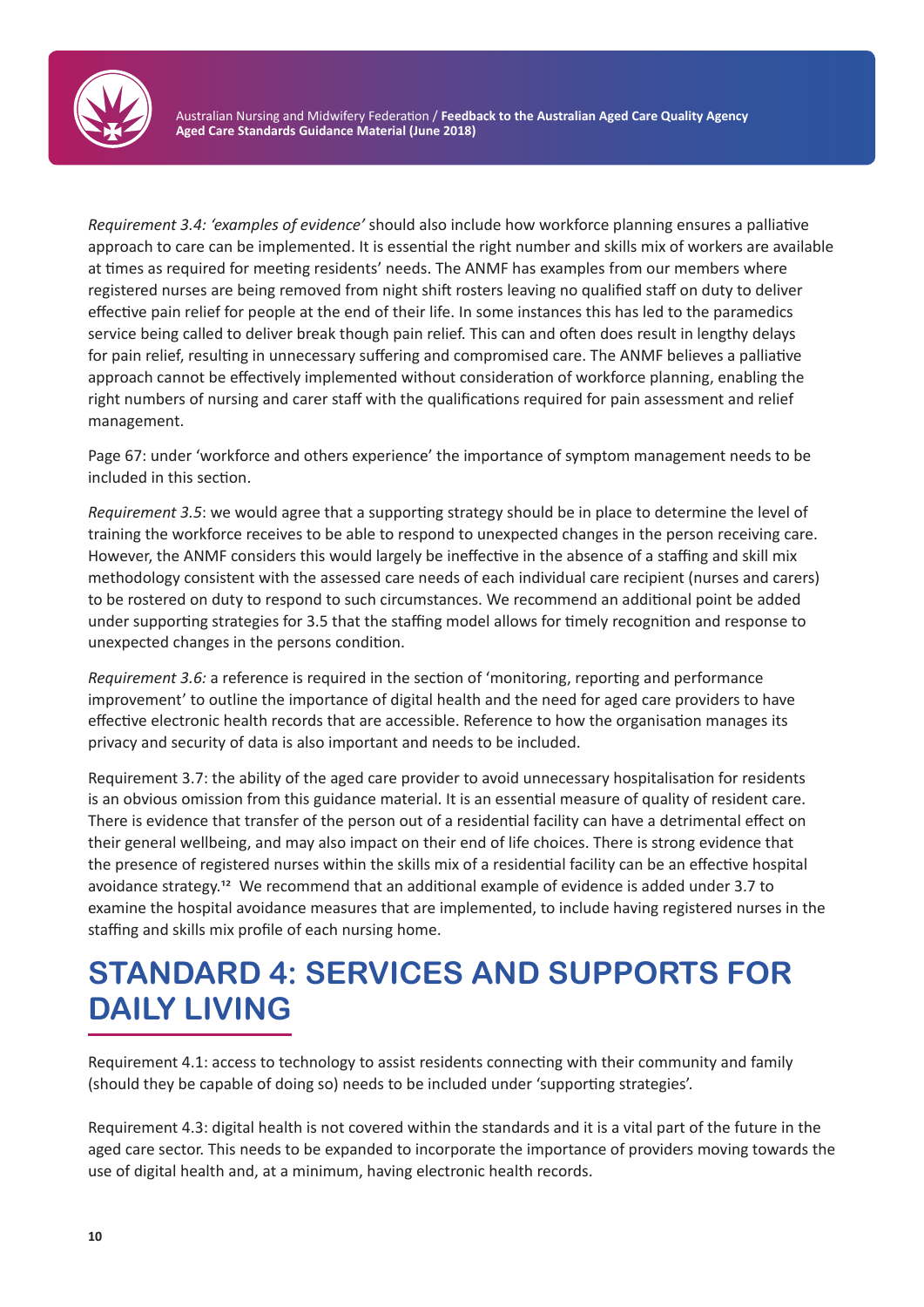

Nurse Practitioners need to be included in the last dot point, under the workforce and others experience.

*Requirement 4.5:* an additional test of compliance should include a check of whether the staffing model provides enough staff to assist people to eat their meals in a way that ensures adequate hydration and nutrition, and upholds their dignity.

### **STANDARD 5: SERVICES AND SUPPORTS FOR DAILY LIVING**

*Requirement 5.2:* An additional point needs to be added under the 'supporting strategies' which refers to the importance of the service environment also being safe for staff. We suggest the following: Create and maintain the service environment that will enable staff to complete their work without risks to their physical and psychological health and safety.

### **STANDARD 6: FEEDBACK AND COMPLAINTS**

*Requirement 6.2:* There should be more explicit consideration of whistleblowing in this section. The ability of workers to raise clinical concerns and general issues in good faith is one of a range of protections that should be in place. It is recommended that this standard explicitly explores the measures taken to ensure workers are supported to raise issues in good faith, without fear of reprisal both internally and externally.

## **STANDARD 7: HUMAN RESOURCES**

The workforce within the aged care services sector has severe structural problems including, at times, a lack of staffing numbers and/or an inadequate skills mix of available staff. For many years, the ANMF has been voicing our members' concerns about the increasingly dire situation they experience in their workplace. It is the ANMF members' primary priority to address the myriad of complex workforce issues within the sector as a matter of urgency in order to increase staffing numbers and improve skills mix levels, to provide safe care.

Nursing is legislated to assess, plan and co-ordinate care in accordance with the Aged Care Act 1997. This Act requires registered nurses to plan nursing care. Approved aged care providers are required under the *Aged Care Act 1997* and its principles to provide adequate numbers of care staff to carry out the assessed care needs, including a tailored plan for individualised person-centred care. Despite the very best efforts of those who work in the sector, there simply are neither enough workers nor workers with the necessary level of skill to provide quality care to all elderly Australians.

The ANMF supports the importance of the standard identifying the manner in which the workforce is planned and the number and mix of staff deployed as we have long argued the provision of appropriate number and skills mix of workers is fundamental to achieving these standards. It is clear that leaving decisions about staffing open to provider discretion does not always achieve the best outcomes for residents. The ANMF suggests the guidance material should include the following statement in the *'supporting strategies'*: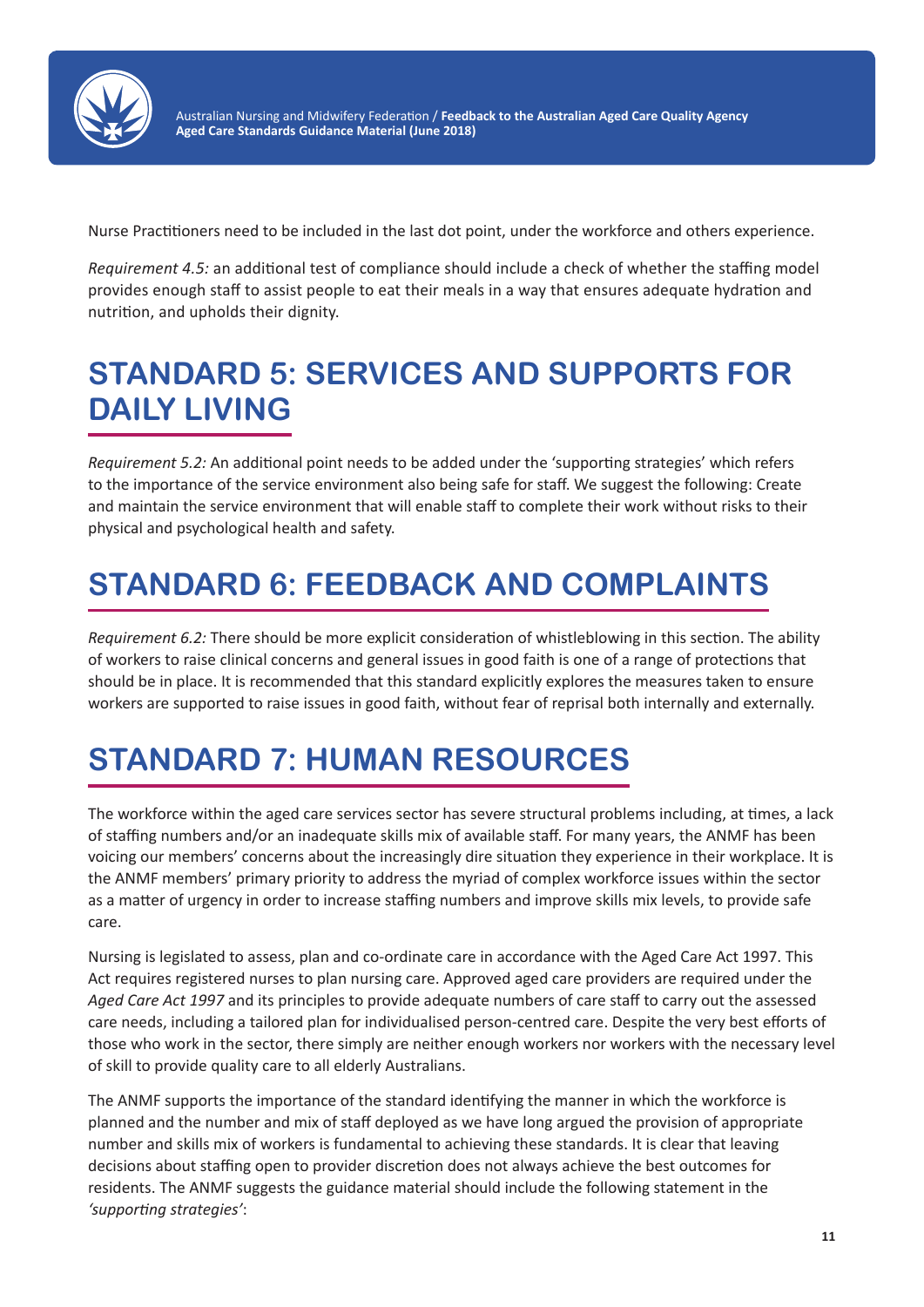

A residential facility must demonstrate minimum staff numbers using a mandated evidence-based methodology that accounts for the time taken to assess, perform and evaluate direct and indirect nursing and personal care for residents with the following minimum staffing skills mix: registered nurses (RN) 30%, enrolled nurses (EN) 20% and personal care worker (AIN/PCW) 50%.

This evidence based statement was established through the ANMF commissioned study: National Aged Care Staffing and Skills Mix Project, the report of which was released in 2016. The project is the first of its kind in Australia and demonstrates the urgent need for a staffing and skills mix methodology that considers both staffing levels (the right number) and skills mix (the right qualification) to meet the assessed needs of residents in residential aged care.

The reports key findings are:

- Evidence based staffing and skills mix methodology must be adopted nation-wide for residential aged care facilities.
- Residential aged Care facilities must incorporate the time taken for both direct and indirect nursing, and personal care tasks and assessment of residents; it also needs to reflect the level of care required by residents.
- Residents require an average 4 hours and 18 minutes (or 4.3 hours) of care per day compared to 2.84 hours which is currently being provided.
- A skills mix of Registered Nurses (RN) 30%, Enrolled Nurses (EN) 20% and Personal Care Worker (PCA) 50% is the minimum skills mix to ensure safe residential care.<sup>14</sup>

This sentinel project is the evidence based solution for the workforce issues within residential care and needs to be clearly identified within this standard. The flow-on effect of this change will immediately begin to address all other workforce issues within the sector, including: the provision of quality care from a sufficient number of appropriately qualified and educated staff; retention and recruitment issues; and, appropriate education and training of staff.

A recent independent report by Professor Joseph Ibrahim highlighted a catalogue of preventable deaths arising in residential aged care facilities.15 His findings should serve as a timely warning of the need to invest more heavily in the aged care workforce; to increase access to skilled registered nurses; and, to provide greater levels of training for all cadres of workers. In reality, what data tells us is that staff have less access to continuing education, and that the numbers of registered nurses are decreasing in favour of unregulated care workers.<sup>16</sup>

Unless there are clear links between outcomes to be measured and well-defined legislation, auditors from the Australian Aged care Quality Agency will have little power to take swift remedial action where concerns are identified

*Requirement 7.1:* Volunteers should be removed from this standard. This standard should only be applied to the paid workforce. Volunteers within aged care are highly valued and make a beneficial contribution but they should not be considered in the formal planning of staff numbers and skill mix that enables safe and quality care.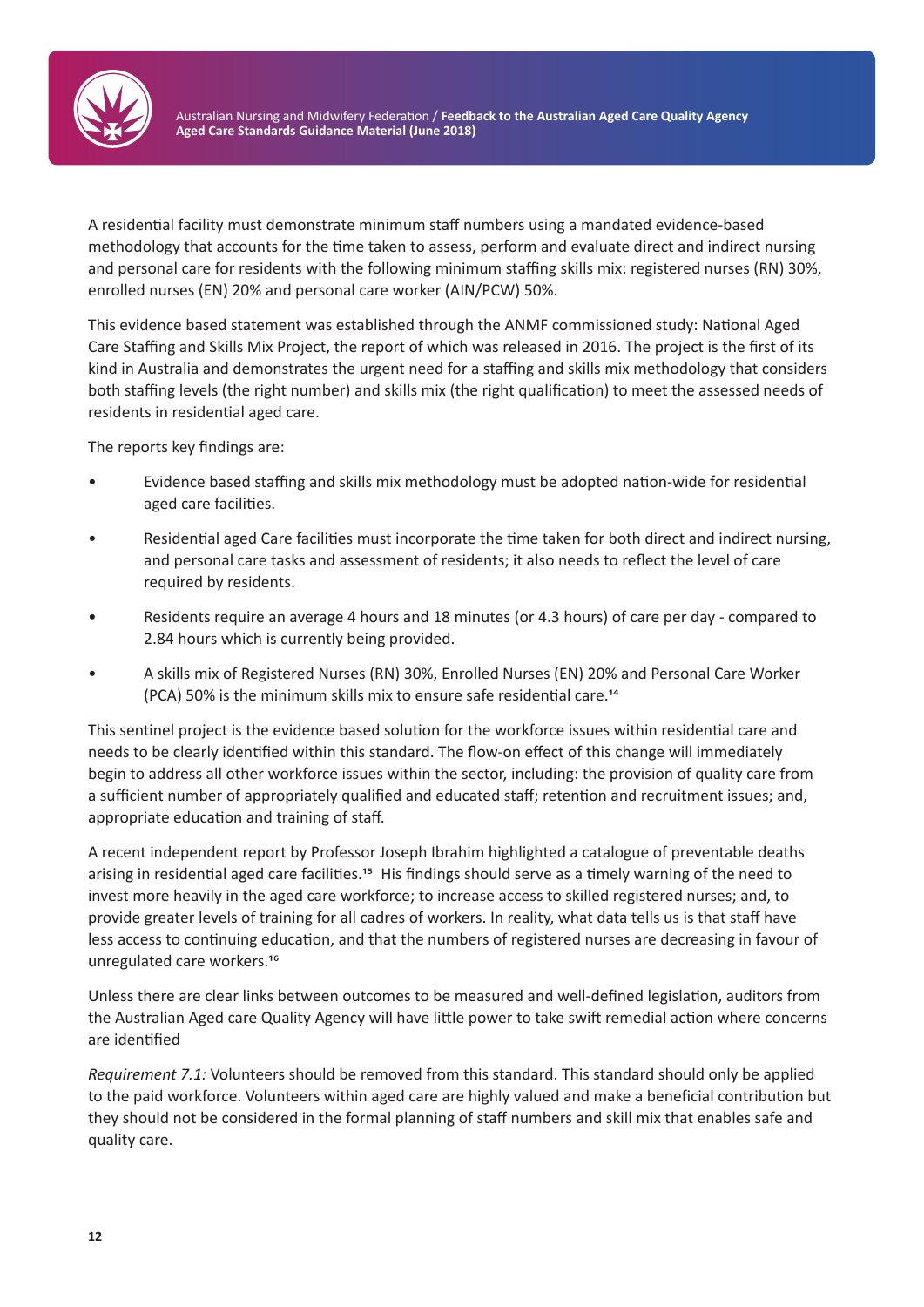

An additional point should be added under 'supporting strategies' in this requirement relating to the importance of models of care that enable continuity of care.

The following statement needs to be changed: i*s the organisation making every effort to employ staff that reflect the diverse characteristics of the consumer?* How is the organisations commitment to doing this evidenced? This could be perceived as encouraging an organisation to implement unfair employment practices. Employment opportunities and processes need to be fair and equitable and employers need to consider discrimination legislation within each state and territory.

Under the section *'policies and practices'* a point needs to be included relating to there being records of meetings where workforce feedback has been provided on the staffing and skills mix for the organisation.

An organisation should also provide evidence that their policies and practices are consistent with the requirements of national regulators for registered health practitioners, such as the Nursing and Midwifery Board of Australia, which regulates registered nurses and enrolled nurses.

*Requirement 7.3:* It is essential that organisations keep track of employees' registration details, identifying annual renewals and any notations, for example. The following statement should be added: to the 'supporting strategies': Monitor and document the details of health practitioner employees regulated through the Australian Health Practitioner Regulation Agency on an annual basis.

Whilst having a diverse group of workers enhances resident experience, our members regularly report that the written and verbal English skills of some workers, particularly those recruited from overseas, is problematic for residents. It would be helpful to include assessment of English language skills of workers as a quality measure. Communication difficulties can lead to compromised care to residents.

### **STANDARD 8: ORGANISATIONAL GOVERNANCE**

*Requirement 8.3 b:* **Risk management including managing impact or high prevalence risks associated with care of consumers.** Managing pressure area care should be added to this section.

In addition to feedback provided to the draft guidance material, we have concerns that there are a number of items that were addressed in the current standards but have not been included in the guidance material.

*The current standard 1.7 Inventory and equipment stocks of appropriate goods and equipment for quality service delivery are available* has been removed. It is essential this is added to the guidance material. Our members regularly inform us of limitations being placed on use of equipment and stock, for example, personal protective equipment, incontinence pads, or items such as sick bags.

*The current standard 2.13 Behaviour management*, which required care recipients with challenging behaviours to be managed effectively, needs to be expanded in the guidance material. There are new sections on supporting people living with dementia and on minimising restrictive practice in the draft guidance material but these focus on the rights of the resident and not on ensuring that aggressive behaviour is managed for the safety of others, including staff and other residents. Not all aggression in aged care is attributed to dementia. Delirium, drug and alcohol misuse, mental health, intellectual disability, resistance to care and lifetime predisposition to violence towards family members and others, are all possible causal factors. This is not acknowledged in the draft standards and it is important that it be addressed.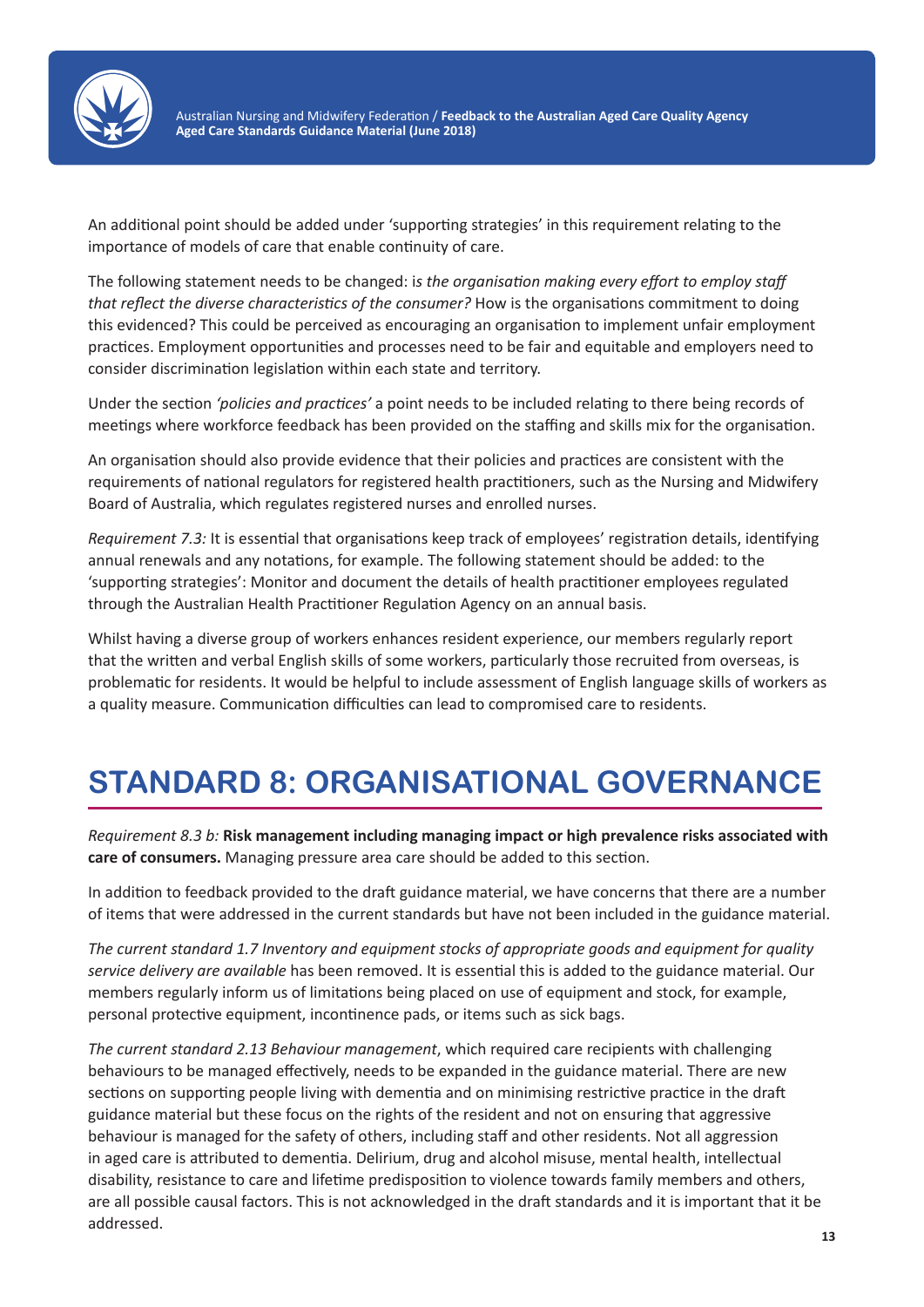

## **CONCLUSION**

The ANMF appreciates the opportunity to provide feedback to the draft Aged Care Standards Guidance Material. Our submission provided to this consultation reinforces the essential element to providing quality in all aspects of care, that being the importance of implementing an evidenced-based staffing and skills mix methodology in both the residential and community setting. Staffing numbers in residential facilities need to be based on a mandated evidence-based methodology that accounts for the time taken to assess, perform and evaluate direct and indirect nursing and personal care for residents. The safety and quality of aged care depends on the implementation of a minimum staffing skills mix of: registered nurses (RN) 30%, enrolled nurses (EN) 20% and personal care worker (AIN/PCW) 50%.